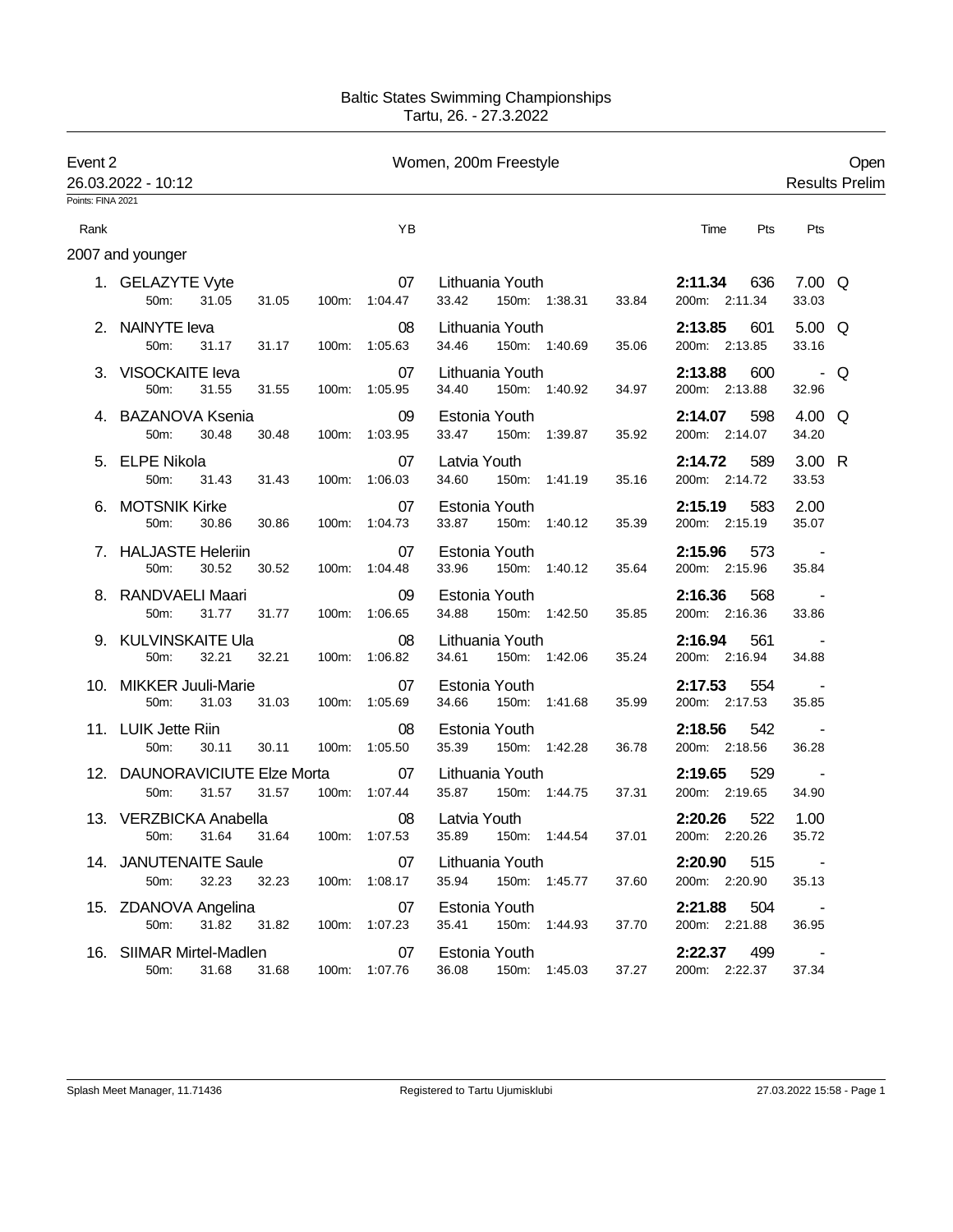Event 2, Women, 200m Freestyle, Prelim

## YOB 2005 - 2006

| 1. KONDRASKAITE Patricija 66 Lithuania Junior<br>$50m$ : | 29.59 |           | 29.59 100m: 1:01.82               |                | 32.23 150m: 1:35.88 34.06                                  |       | 2:10.27 652                  | 200m: 2:10.27                       | 7.00 $\Omega$<br>34.39 |  |
|----------------------------------------------------------|-------|-----------|-----------------------------------|----------------|------------------------------------------------------------|-------|------------------------------|-------------------------------------|------------------------|--|
| 2. KOTSAR Karolin Victoria 65<br>$50m$ :                 | 30.64 |           | 30.64 100m: 1:04.23               |                | Estonia Junior <b>Example</b><br>33.59 150m: 1:37.53 33.30 |       | 200m: 2:10.82                | <b>2:10.82</b> 644                  | 5.00 $\Omega$<br>33.29 |  |
| 3. AABRAMS Evalotta Victoria<br>$50m$ :                  | 30.41 |           | $\sim$ 05<br>30.41  100m: 1:03.60 |                | Estonia Junior <b>Example 1996</b><br>33.19 150m: 1:39.31  | 35.71 | <b>2:14.40</b> 594           | 200m: 2:14.40                       | 4.00 Q<br>35.09        |  |
| 4. BACKEVICIUTE Auste 06<br>$50m$ :                      | 30.35 |           | 30.35 100m: 1:04.31               |                | Lithuania Junior<br>33.96 150m: 1:40.55 36.24              |       |                              | <b>2:15.04</b> 585<br>200m: 2:15.04 | 3.00 R<br>34.49        |  |
| 5. SOKK Laura 65<br>50 <sub>m</sub> :                    |       |           | 31.14 31.14 100m: 1:05.29         | Estonia Junior | 34.15 150m: 1:40.76 35.47                                  |       | <b>2:15.06</b> 585           | 200m: 2:15.06                       | 34.30                  |  |
| 6. TAMMIK Laura 65<br>50m:                               | 30.58 | 30.58     | 100m: 1:03.97                     |                | Estonia Junior <b>Example 1996</b><br>33.39 150m: 1:39.68  | 35.71 | 2:15.50 579<br>200m: 2:15.50 |                                     | 35.82                  |  |
| 7. TAENNA Sandra<br>50 <sub>m</sub> :                    | 31.63 | $\sim$ 05 | 31.63 100m: 1:06.56               |                | Estonia Junior<br>34.93 150m: 1:42.59                      | 36.03 |                              | 2:17.58 553<br>200m: 2:17.58        | 34.99                  |  |
| 8. PAJO Erika<br>$50m$ :                                 |       | $\sim$ 06 | 31.08 31.08 100m: 1:05.69         | Estonia Junior | 34.61 150m: 1:42.27                                        | 36.58 | $2:18.49$ 542                | 200m: 2:18.49                       | 36.22                  |  |
| 9. VIENTIESA Liene<br>$50m$ :                            | 31.68 | $\sim$ 05 |                                   |                | Latvia Junior <b>Exercise State</b><br>35.99 150m: 1:44.48 | 36.81 | 2:19.05 536<br>200m: 2:19.05 |                                     | 2.00<br>34.57          |  |
| 10. TSAERO Grete 6 06 Estonia Junior<br>50m:             | 32.09 |           | 32.09  100m: 1:08.02              |                | 35.93 150m: 1:46.02 38.00                                  |       | 200m: 2:22.42                | <b>2:22.42</b> 499                  | 36.40                  |  |
|                                                          |       |           |                                   |                |                                                            |       |                              |                                     |                        |  |

## Open

|    | 1. KONDRASKAITE Patricija<br>$50m$ : | 29.59 | 29.59 | $100m$ : | $\sim$ 06<br>1:01.82 | Lithuania Junior<br>32.23<br>150m: | 1:35.88       | 34.06 | 652<br>2:10.27<br>200m: 2:10.27   | 7.00 Q<br>34.39         |
|----|--------------------------------------|-------|-------|----------|----------------------|------------------------------------|---------------|-------|-----------------------------------|-------------------------|
|    | 2. KOTSAR Karolin Victoria<br>50m:   | 30.64 | 30.64 | 100m:    | 05<br>1:04.23        | Estonia Junior<br>33.59<br>150m:   | 1:37.53 33.30 |       | 2:10.82<br>644<br>200m: 2:10.82   | $5.00 \quad Q$<br>33.29 |
|    | 3. GELAZYTE Vyte<br>50m:             | 31.05 | 31.05 | 100m:    | 07<br>1:04.47        | Lithuania Youth<br>33.42<br>150m:  | 1:38.31 33.84 |       | 2:11.34<br>- 636<br>200m: 2:11.34 | 7.00 Q<br>33.03         |
| 4. | <b>MOORO</b> Anete<br>50m:           | 30.91 | 30.91 | 100m:    | 03<br>1:05.25        | Estonia Open<br>34.34<br>150m:     | 1:39.60       | 34.35 | 602<br>2:13.78<br>200m: 2:13.78   | - Q<br>34.18            |
|    | 5. NAINYTE leva                      |       |       |          |                      |                                    |               |       |                                   |                         |
|    | $50m$ :                              | 31.17 | 31.17 | $100m$ : | 08<br>1:05.63        | Lithuania Youth<br>34.46           | 150m: 1:40.69 | 35.06 | 2:13.85<br>601<br>200m: 2:13.85   | $5.00 \Omega$<br>33.16  |
|    | 6. VISOCKAITE leva<br>50m:           | 31.55 | 31.55 | 100m:    | 07<br>1:05.95        | Lithuania Youth<br>34.40<br>150m:  | 1:40.92       | 34.97 | 600<br>2:13.88<br>200m: 2:13.88   | - Q<br>32.96            |
|    | 7. BAZANOVA Ksenia<br>50m:           | 30.48 | 30.48 | 100m:    | 09<br>1:03.95        | Estonia Youth<br>33.47<br>150m:    | 1:39.87       | 35.92 | 2:14.07<br>598<br>200m: 2:14.07   | 4.00 Q<br>34.20         |